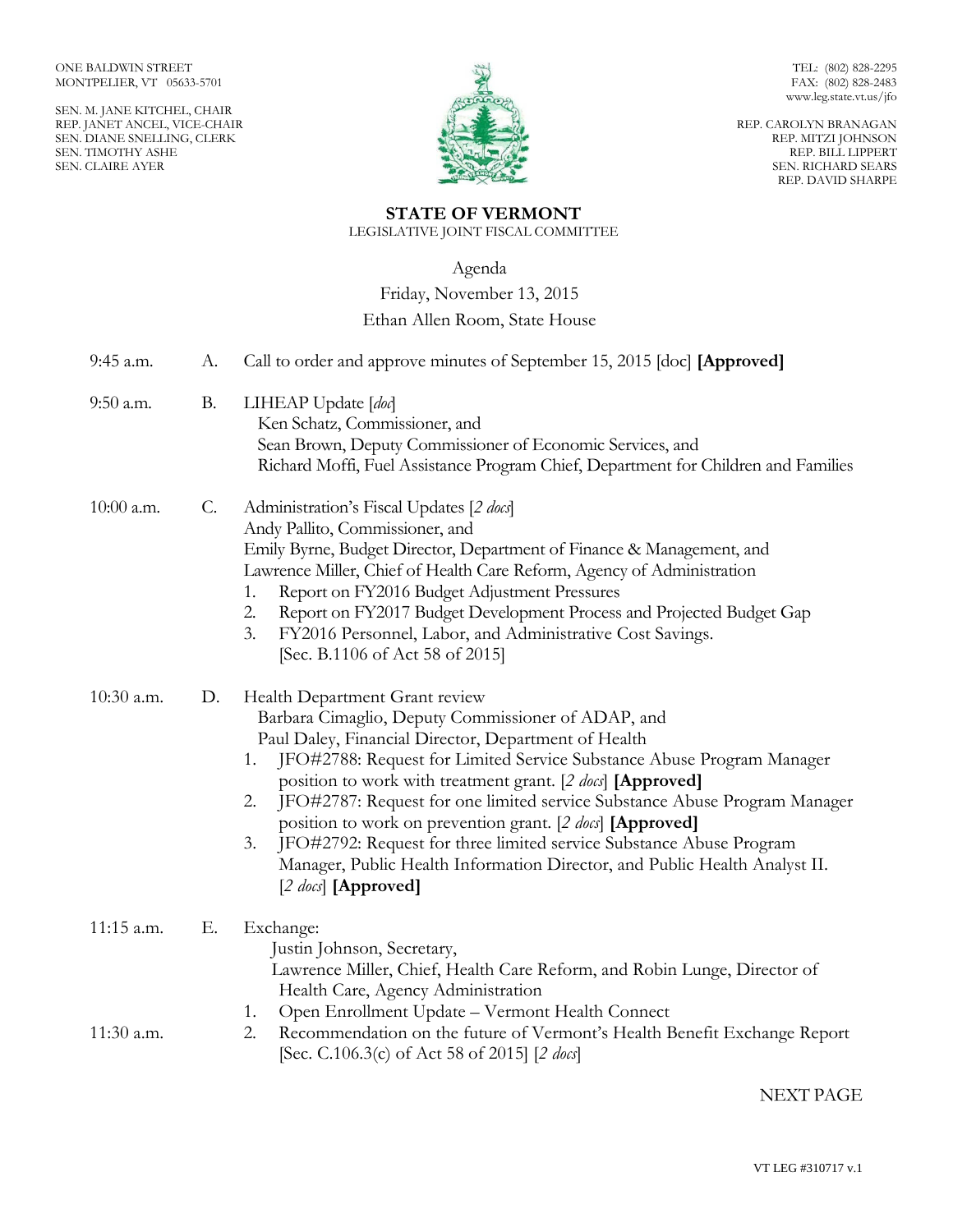| $12:00$ p.m. | 1115 Global Commitment to Health Extension Request Summary Memo and OOP<br>F.<br>Costs Report [2 <i>docs</i> ]<br>Selina Hickman, Director of Health Care Operations, Compliance, and<br>Improvement, Agency of Human Services<br>Robin Lunge, Director, Health Care Reform, Agency of Administration |  |
|--------------|-------------------------------------------------------------------------------------------------------------------------------------------------------------------------------------------------------------------------------------------------------------------------------------------------------|--|
| $12:15$ p.m. | Medicaid Pressures [doc]<br>Н.<br>Stephanie Barrett, Associate Fiscal Officer<br><b>Emily Byrne</b>                                                                                                                                                                                                   |  |
| $12:30$ p.m. | Ι<br>Fiscal Office Updates [Postponed]<br>Education Fund Outlook - Mark Perrault, Senior Fiscal Analyst<br>1.<br>2.<br>Revenue and Tax - Sara Teachout, Senior Fiscal Analyst<br>3.<br>Fiscal Officer's Report - Stephen Klein, Chief Fiscal Officer [doc]                                            |  |
| 12:45 p.m.   | The Committee recessed the meeting and convened an Executive Session                                                                                                                                                                                                                                  |  |
| $1:00$ p.m.  | The Committee adjourned the Executive Session and reconvened the Committee meeting                                                                                                                                                                                                                    |  |
| $1:05$ p.m.  | Adjourn                                                                                                                                                                                                                                                                                               |  |
|              |                                                                                                                                                                                                                                                                                                       |  |

#### Other Meetings:

Health Reform Oversight Committee at 3:30 p.m. in Ethan Allen Room

#### **Reports**

#### General Government

- I. Small Grants Quarterly Report [32 V.S.A. § 5(a)(3)] [Joint Fiscal Office] [received]
- II. Quarterly report on excess receipts and additional memo response from JFO. [32 V.S.A. § 511] [Administration] [received]
- III. Special funds balance and list of funds created. [32 V.S.A. § 588(6)] [received]
- IV. Tax Computer System Modernization Fund Receipts [Sec. 282(e) of Act 65 of 2007 as amended by Sec. C.103 of Act 63 of 2011 as amended by Sec. 62 of Act 95 of 2014] [Tax] [received]
- V. Vermont Health Connect monthly reports. [Sec. C.106 of Act 58 of 2015] [Chief of Health Care Reform] [September and October received]
- VI. Joint Fiscal Office independent analysis of the Exchange implementation [Sec. C.106.1 of Act 58 of 2015] [JFO] [received September and October]
- VII. Status of System reviews or process changes implemented for promotion of efficient operations. [Sec. E.100.4 of Act 58 of 2015] [Agency of Administration] [see December 2015]